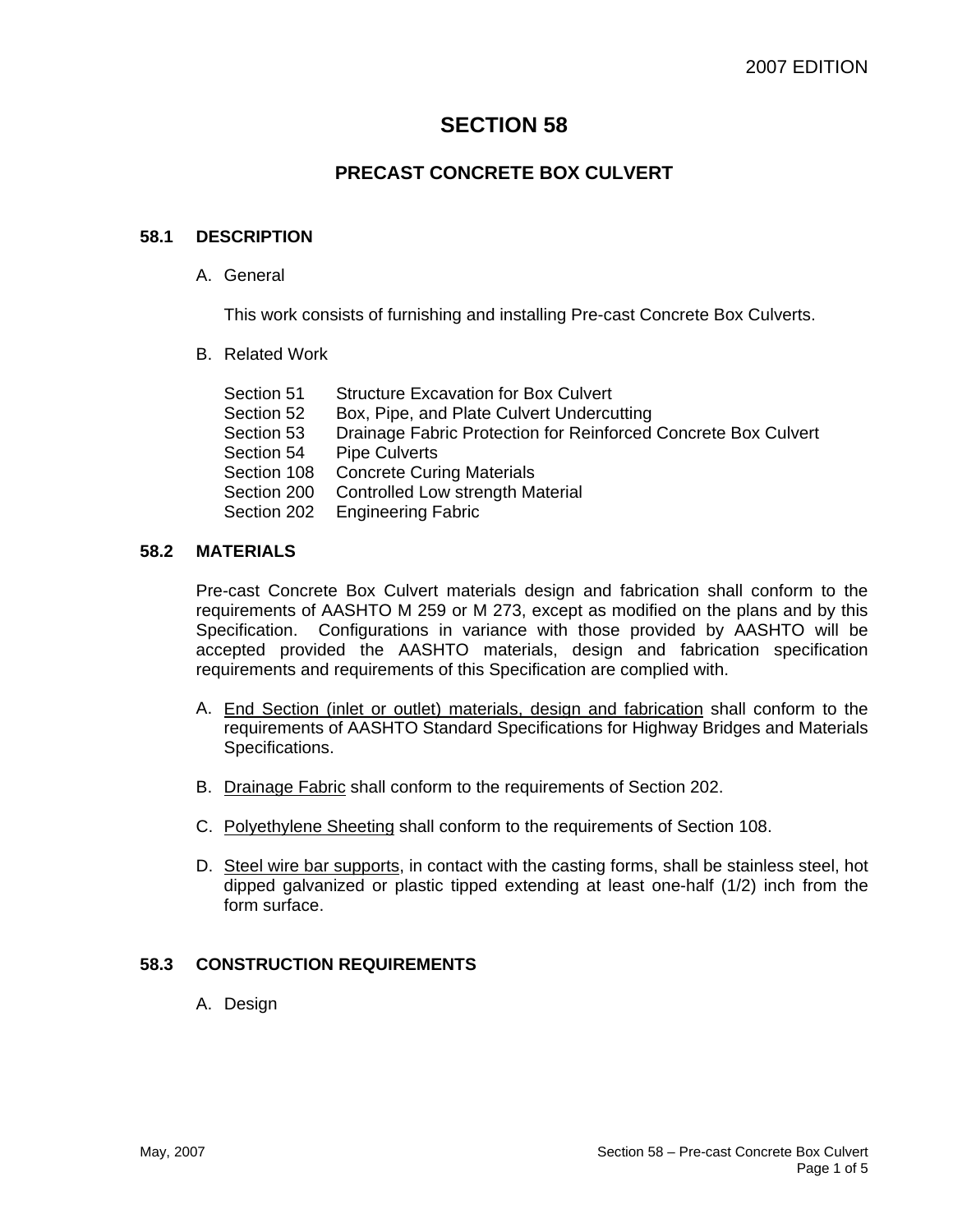1. Pre-cast Box Culverts shall be designed to satisfy load conditions shown on the plans.

The design shall conform to the AASHTO design requirements for the depth of fill, including surfacing, etc., as well as live load or loading indicated on the plans. The specified live load shall apply to all barrel sections.

2. Prior to fabrication of box culvert sections, the Contractor shall furnish, for Engineering Division review, shop drawings and a checked design. The drawings shall be complete and comprehensive and show all reinforcing steel, its placement, configuration, and total quantities for the complete structure.

A checked design for barrel sections will not be required to be submitted if the proposed fabrication dimensions and reinforcement conform to AASHTO M 259 or M 273. A checked design for end sections will be required.

#### B. Fabrication

- 1. The minimum length of pre-cast sections shall be four (4) feet.
- 2. Joint ties as detailed on the plans shall be provided on all sections.
- 3. Steel wire bar supports shall be used to maintain proper reinforcement location and concrete cover. Cutting of reinforcement and bending to the form surface, for support, will not be permitted.
- 4. Welding of reinforcing steel will not be permitted.
- C. Installation
	- 1. Foundation preparation shall be in accordance with Sections 51, 52, and 54.
	- 2. The foundation shall be shaped to provide the template section and uniform density, satisfactory to the Engineer.
	- 3. The floor joint between adjacent sections shall be sealed with pre-formed mastic. A strip of drainage fabric shall be placed along the wall and sides to provide a minimum of two and one-half (2 1/2) feet of fabric centered on the joint. Where required, transverse joints in the fabric shall be accomplished by overlapping the fabric at least two (2) feet. Polyethylene sheeting shall be placed between the fabric and the pre-cast box culvert. Sufficient adhesive will be permitted along the edge of the fabric and polyethylene sheeting to hold it in place during backfilling. Lift holes shall be covered or plugged.
	- 4. Each section shall be tied to adjacent sections with joint ties as detailed on the plans.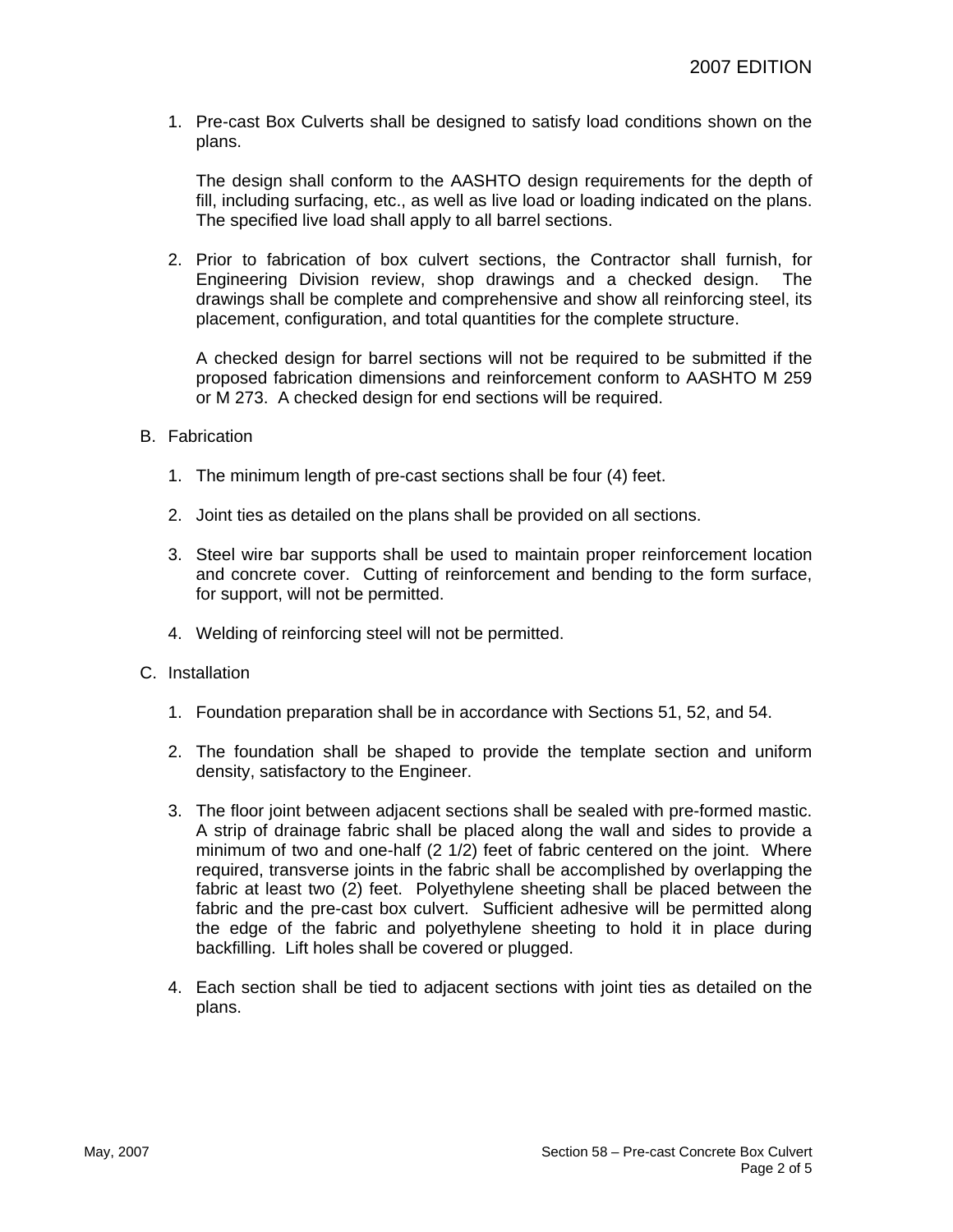- 5. Backfilling shall conform to the requirements of Section 54. Hand compaction methods or use of flowable fill may be required for satisfactory compaction under and adjacent to corners with a radius and between culverts on multiple installations.
- D, Precast Concrete Box Culvert Tests:
	- 1. General: A visual inspection and/or a television inspection test shall be performed as specified herein for all precast concrete box culvert(s) (box culvert(s)) as a condition of acceptance by the City. The Engineer shall determine whether a visual test or television test or both tests will be required. All tests shall be performed after backfill is complete but prior to any surface restoration.
	- 2. Pre-Cleaning: Prior to testing newly installed precast concrete box culverts the Contractor shall remove all accumulated construction debris, rock, gravel, sand, silt, and other foreign matter from the precast concrete box culvert.

The Contractor shall be responsible for all work necessary to make the precast concrete box culvert acceptable for usage including removal of all mud, silt, rocks, or blockages that make said box culverts unacceptable for final acceptance and usage. Also included is all cleanup work required prior to final acceptance.

The City will not be responsible for cleaning box culverts prior to the visual inspection and televising the box culvert. In the event that the box culvert is not acceptable for visual inspection or televising, due to the Contractor's operations, the Contractor will be notified. It will be the Contractor's responsibility to arrange to clean the box culvert and make it acceptable for the visual inspection or television work. If not cleaned in a timely manner, the City may cause to take any actions necessary and charge the Contractor one and a half (1½) times the cost incurred.

3. Tests: All newly installed box culverts shall pass a visual inspection by the Engineer and/or a television inspection by the City Utility Maintenance Division. The visual and/or television inspection shall consist of viewing the inside of all box culverts installed to determine proper alignment, grade, joining, etc. The Contractor shall correct, at his own expense, any defects discovered from the visual and/or televising inspection.

A visual and/or television inspection shall be completed unless specified otherwise in the Detailed Specifications or on the Drawings. Waiving the visual and/or television inspections shall only be done in writing by the Engineer and will only be considered if requested by the design engineer.

The expense of the initial visual and/or television inspection and one additional reinspection will be borne entirely by the City. If defective workmanship of material or construction is noted, the Contractor at no expense to the City, shall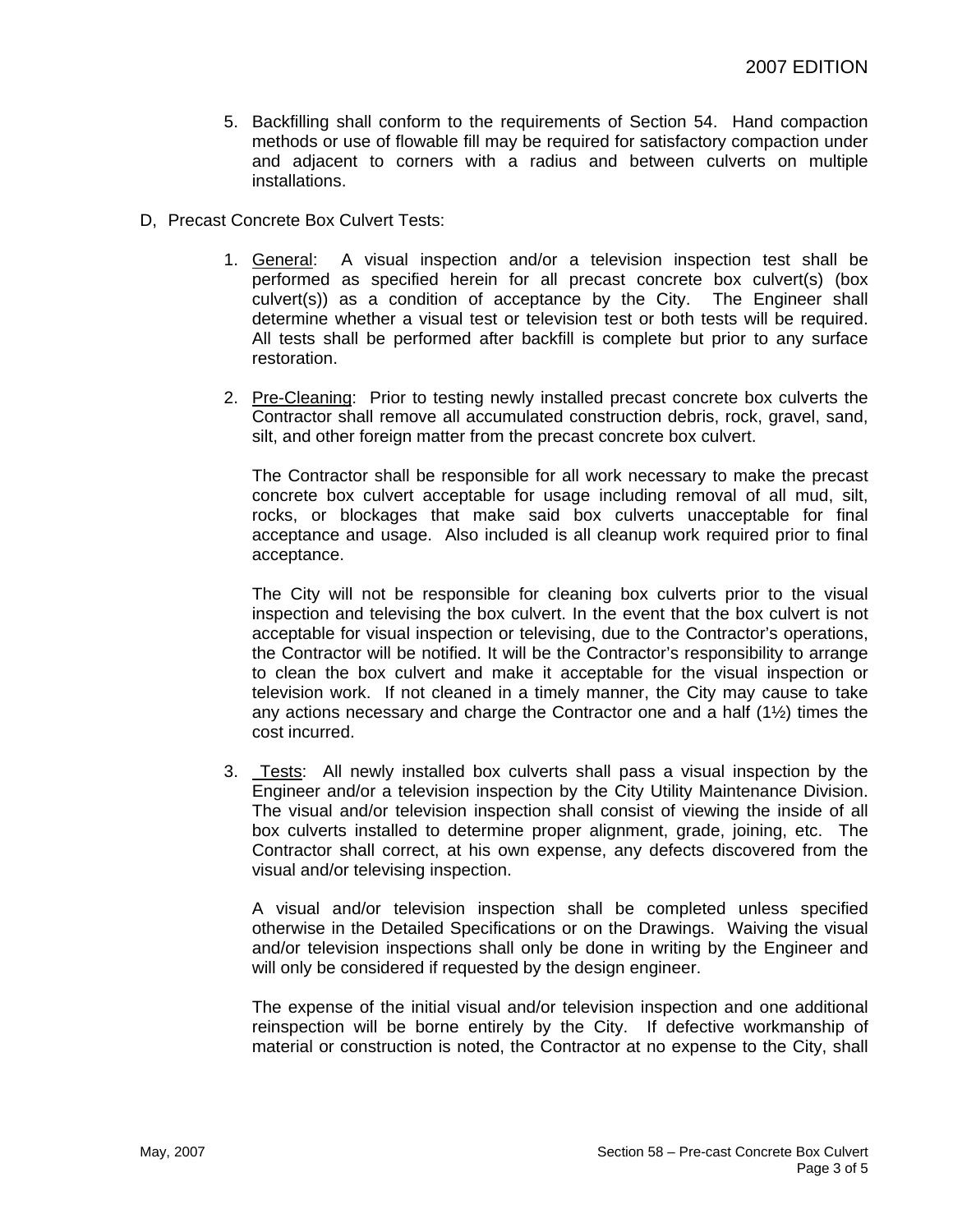correct the deficiency. The City will perform additional visual and/or television inspections to review if the repairs were made properly and in accordance with the specifications. The expense of any additional visual and/or television inspections beyond the initial inspection and one additional reinspection will be borne entirely by the Contractor. The Contractor shall be responsible for all related costs, including concrete or asphalt resurfacing if the street has been surfaced. The Contractor shall be required to repair all deficiencies. The City may cause to take any actions necessary for any items not completed or repaired in a timely manner and may charge the contractor one and a half  $(1\frac{1}{2})$  times the costs incurred.

It is the Contractors responsibilities to notify both the Engineer/City Inspector and Utility Maintenance that the box culvert is ready for inspection. From the time initial notification that the box culvert is ready to be inspected the Contractor shall allow the City at least four (4) weeks to perform the visual and/or television inspections. Any surfacing started prior to visual and/or televising the box culvert and said box culvert being accepted is at the Contractors own risk.

#### **58.4 METHOD OF MEASUREMENT**

A. Furnishing Pre-cast Box Culvert

Furnishing pre-cast box culverts will be measured by the linear foot of box culvert furnished and accepted, excluding end sections. The footage shall be obtained by multiplying the nominal length of the sections by the number of sections furnished and accepted and rounding to the nearest whole foot.

B. Installing Pre-cast Box Culvert

Installing pre-cast box culvert will be measured by the linear foot. The footage shall be obtained by multiplying the nominal length of sections by the number installed.

C. Furnishing Pre-cast Box Culvert End Sections

Furnishing pre-cast box culvert end sections will be measured per each of end sections furnished and accepted.

D. Installing Pre-cast Box Culvert End Sections

Installing pre-cast box culvert end sections will be measured per each of end sections installed and accepted.

#### **58.5 BASIS OF PAYMENT**

A. Furnishing Pre-cast Box Culvert